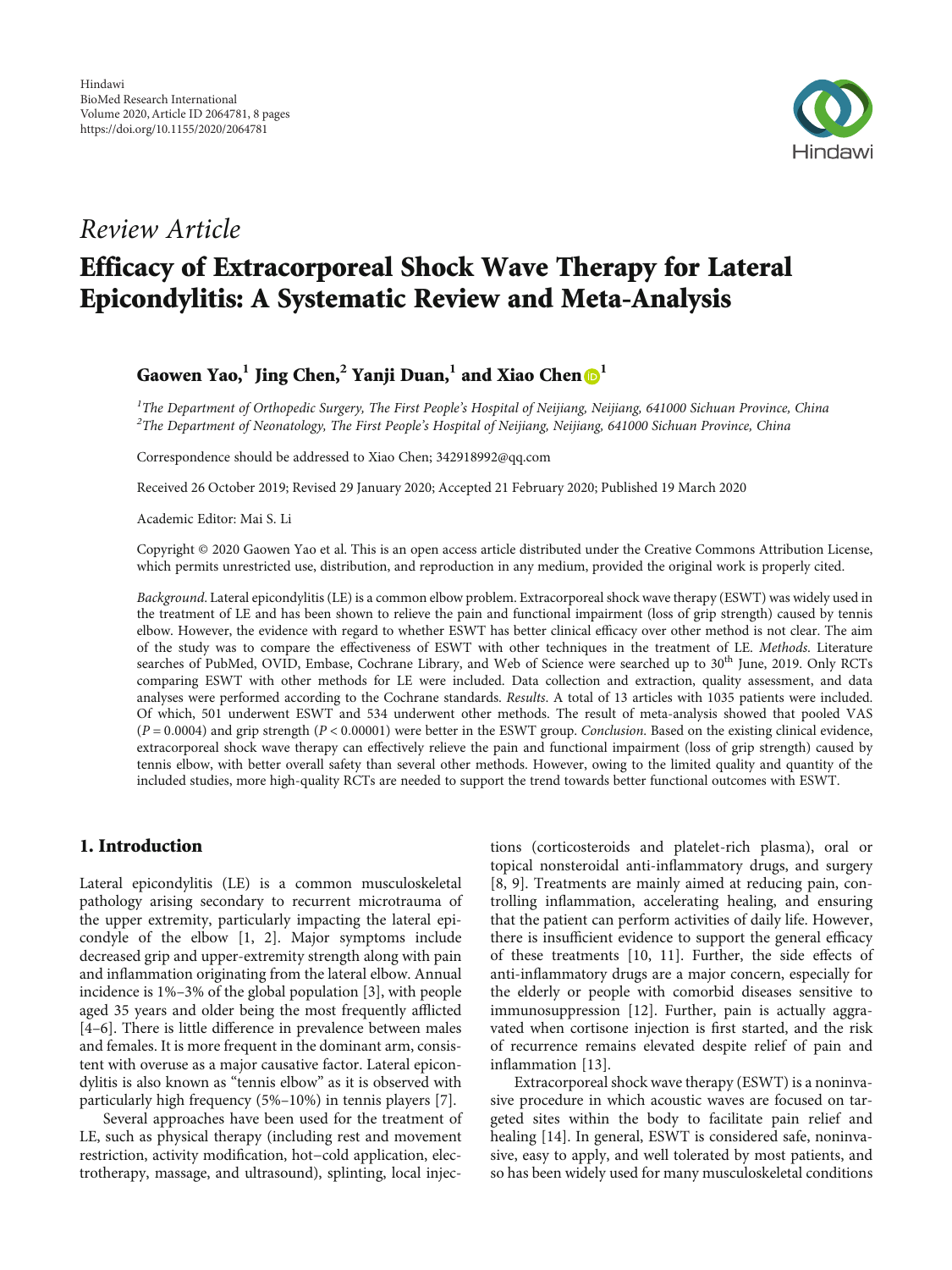over the last 25–30 years [\[15\]](#page-7-0). Although the exact mechanisms for analgesic and functional effects are still incompletely understood, it is suggested that shock waves accelerate tissue regeneration, reduce calcification, and inhibit pain receptors [\[16\]](#page-7-0).

However, the efficacy of ESWT for tennis elbow remains controversial, as some studies have reported that ESWT is highly effective and even a reasonable alternative to surgery, while others have reported effects not markedly different from placebo [[17](#page-7-0)–[19](#page-7-0)]. To provide support for clinical decisions, we conducted a systematic review and meta-analysis of currently available prospective randomized controlled trials evaluating the effectiveness and safety of ESWT for the treatment of LE.

#### 2. Materials and Methods

We followed the methods of our previously published manuscript at 2018 [\[20](#page-7-0)].

2.1. Data Sources and Searches. The following electronic databases, including PubMed (1966 to April 2019), Embase (1974 to April 2019), the Cochrane Library (April 2019), Web of Science (1990 to April 2019), OVID (April 2019), CBM (April 2019), Wan Fang (April 2019), and China National Knowledge Infrastructure (April 2019), were searched. To search more potentially eligible studies, the Google Search Engine was also used ending up to April 2019. In addition, reference lists of identified reports were reviewed for other potentially relevant studies. The following keywords were used to search the databases: "lateral epicondylitis," "lateral epicondylitides," "lateral humeral epicondylitis," "lateral humeral epicondylitides," "tennis elbow," "tennis elbows," "extracorporeal shock wave therapy," "ESWT," "shock wave," "high-energy shock wave," "high energy shock waves," "ultrasonic shock wave," "ultrasonic shock waves," "ultrasonic shockwave," "ultrasonic shockwaves," and "randomized controlled trial." The search was limited to randomized controlled trials (RCTs) published in English.

2.2. Study Selection. Studies were selected based on the following inclusion criteria: (1) study design: prospective randomized controlled trial, (2) patients: patients diagnosed with later epicondylitis, (3) intervention: extracorporeal shock wave therapy vs. control or other methods, and (4) outcome: visual analogue scale (VAS) and grip strength. Exclusion criteria were as follows: (1) retrospective studies, animal studies, single-case reports, protocols, reviews, meta-analyses, poster presentations, or conference abstracts; (2) study objective or intervention measures failed to meet the inclusion criteria; (3) duplicate or multiple publications of the same study; and (4) studies without usable data.

2.3. Data Extraction and Quality Assessment. The abstracts of retrieved studies were independently reviewed by two authors, and full articles were examined when necessary. The data were extracted independently by these two authors, and any disagreements were resolved by discussion with at least one more author until a consensus was reached. If more than one article was published from the same cohort,

the study with the most comprehensive data was selected for inclusion.

The following information was extracted from all qualifying articles: general information (name of first author, publication year, region where the population resided, study type, sample size, mean ages, and interventions) and outcomes (as defined above).

The quality of the included trials was assessed independently by two reviewers using the Cochrane Risk of Bias Tool of Review Manager Version 5.3. Appraisal criteria included random sequence generation, allocation concealment, blinding of participants and personnel, blinding of outcome assessment, incomplete outcome data, selective reporting, and other sources of bias. Each of these factors was recorded as high risk, low risk, or unclear risk. If data were unclear, we contacted study authors for clarification whenever possible.

2.4. Statistical Analysis. The extracted data were pooled using Review Manager 5.3. Risk ratios (RRs) were calculated for dichotomous variables in each study. Weighted mean differences (WMDs) were calculated for continuous variables, and 95% confidence intervals (CIs) were calculated for all effect sizes. Cochran's *Q* test and Higgins *I*<sup>2</sup> statistic were used to measure the heterogeneity of the included studies. An  $I^2 \ge 50\%$  or  $P < 0.05$  was considered significant heterogeneity. In such cases, the random effects model was applied; otherwise, a fixed effect model was used. Potential publication bias was assessed by Begg's and Egger's tests. Sensitivity analysis was applied to evaluate the robustness of results. A *<sup>P</sup>* < 0*:*05 was defined as statistically significant for all tests.

#### 3. Results

3.1. Search Results. Figure [1](#page-2-0) illustrates the detailed steps of literature selection. A total of 187 potentially relevant articles were obtained after exclusion of duplicates. After further review of the titles and/or abstracts, 141 studies were excluded as retrospective studies, animal studies, single-case reports, protocols, reviews, meta-analyses, poster presentations, conference abstracts, or articles without usable data. After reading the full text of the remaining 14 articles, one trial was identified that did not provide standard deviations (SDs) and so was also excluded. Finally, 13 articles describing the results of RCTs with a total of 1035 patients were included in the meta-analysis. The main characteristics of these studies and patients are summarized in Table [1.](#page-3-0)

3.2. Quality Assessment and Basic Information. According to the Cochrane Collaboration Risk of Bias Tool, the quality of all RCTs was acceptable (Figure [2\)](#page-4-0). Thirteen RCTs reported the method of randomization, with 10 randomized through computer-generated lists and 3 through random numbers. Blinding was maintained using sealed envelopes in 10 studies, and 9 reported blinding of the operator and participants. No study showed an unclear bias due to incomplete outcome data or selective outcome reporting.

3.3. Meta-Analysis of Pain Evaluation. Thirteen articles describing 14 trials with a total of 950 patients reported relevant data regarding posttreatment pain evaluation by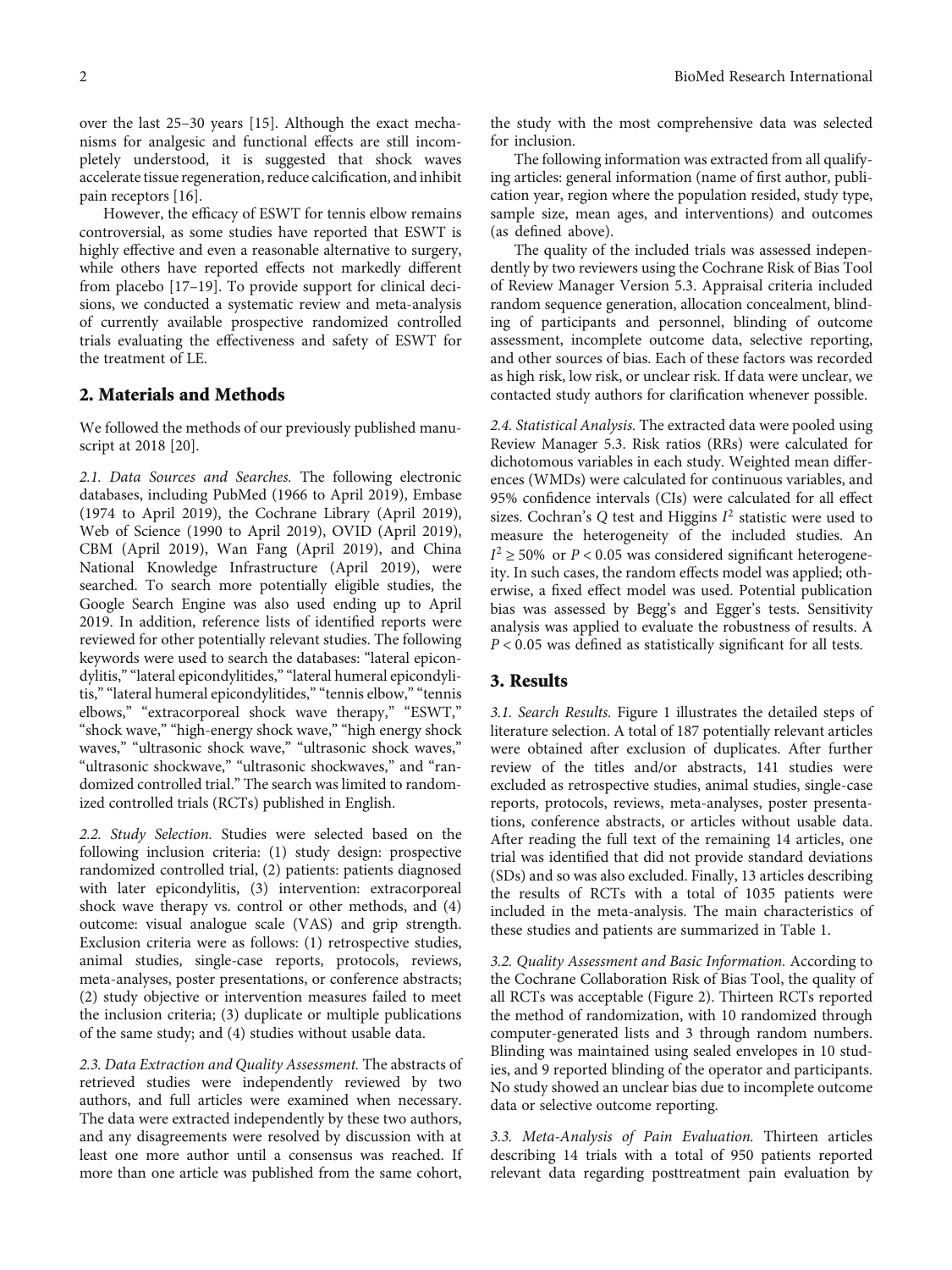<span id="page-2-0"></span>

Figure 1: Flow chart of the literature selection.

VAS. There was significant heterogeneity observed among studies ( $I^2 = 75\%$ ,  $P < 0.00001$ ); therefore, a random effects model was used. The pooled data showed significantly lower VAS in the ESWT group (WMD = <sup>−</sup>0*:*68; 95*%*CI = <sup>−</sup>1*:*06 to <sup>−</sup> 0*:*30, *<sup>P</sup>* = 0*:*0004; Figure [3\)](#page-4-0).

3.4. Meta-Analysis of Grip Strength. Eight articles with 458 patients provide data on grip strength. There was no significant heterogeneity observed among studies  $(I^2 = 0\%, P = 0.80)$ ; therefore, a fixed effects model was used. The meta-analysis showed that the patients in the ESWT group significantly increased the grip strength (WMD = 3*:*36; 95*%*CI = 2*:*39 to 4*:*33, *<sup>P</sup>* < 0*:*00001; Figure [4\)](#page-4-0).

3.5. Publication Bias. No significant publication bias was found for VAS (Figures [5](#page-5-0) and [6\)](#page-5-0). Test results also confirmed that the potential publication bias was negative  $(P_{\text{Begg's test}} = 0.913; P_{\text{Egger's test}} = 0.656).$ 

3.6. Sensitivity Analysis. Sensitivity analysis was conducted to assess the potential impact of each individual study on the pooled results. As illustrated in Figure [7](#page-6-0), there was relative consistency among studies with no major outliers.

#### 4. Discussion

The symptoms of tennis elbow (lateral epicondylitis) can persist for between 6 months and 2 years, although the condition usually resolves within 1 year with appropriate care (e.g., rest and load restriction) [\[32\]](#page-7-0). However, 4%–11% of patients require surgical intervention, and many patients with severe functional impairment or pain require other nonsurgical treatments [[26](#page-7-0)]. Presently, ESWT is only a secondary option for LE treatment and an alternative for patients who refuse surgical treatment.

The main impairments of LE are pain, decreased grip strength, and impaired upper-extremity strength. In the majority of studies, the VAS was used to evaluate pain at rest or during activity (0 indicating no pain and 10 the worst pain). Grip strength is a useful objective measure for evaluating disease severity, treatment response, and functional recovery. In most studies, grip strength was measured using a Jamar hand dynamometer equipped with an analogue display (up to 200 lb. or 90 kg) [[15\]](#page-7-0). Therefore, we used VAS and grip strength as the primary outcomes to evaluate the clinical efficacy of ESWT for LE treatment in this meta-analysis, and only included randomized controlled trials to ensure the reliability of the pooled results.

The main goals of therapy are to control pain and maintain or improve function. Once pain is controlled, function may be improved through exercise to strengthen the elbow joint and extend the range of motion [\[33\]](#page-7-0). According to pooled results, early recovery was accelerated by ESWT as measured by VAS (*<sup>P</sup>* = 0*:*0004) and grip strength (*<sup>P</sup>* < 0*:*00001). Rompe et al. evaluated and compared the therapeutic effects of ESWT to placebo among patients with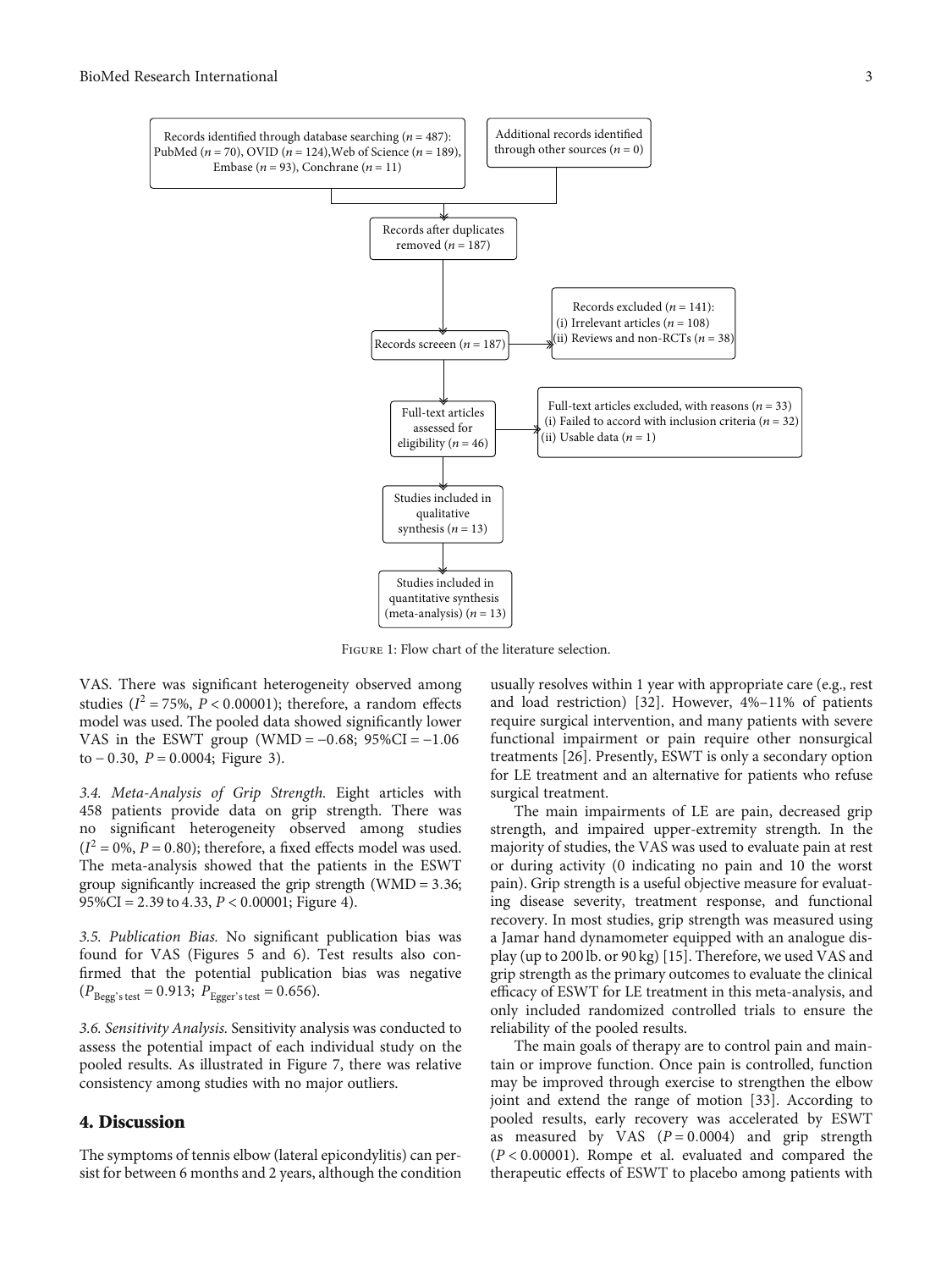| Study (year)          | Country | intervention<br>Subjects per | Intervention                                                                                                                                                       | Age (year)     | M/F     | Medical history                                         | Outcome            | Pulses | density/pressure<br>Energy         |
|-----------------------|---------|------------------------------|--------------------------------------------------------------------------------------------------------------------------------------------------------------------|----------------|---------|---------------------------------------------------------|--------------------|--------|------------------------------------|
| Rompe [21] (1996)     | Germany | 50/50                        | Placebo<br>ESWT                                                                                                                                                    | 43.9<br>41.9   | 42/58   | 21.9m<br>24.8 m                                         | VAS                | 1000   | $0.08 \text{ m}$ J/mm <sup>2</sup> |
| Haake [22] (2002)     | Germany | 134/137                      | Placebo<br>ESWT                                                                                                                                                    | 46.9<br>46.3   | 128/143 | 27.6 m<br>22.8m                                         | VAS                | 2000   | $0.07 - 0.09$ mJ/mm <sup>2</sup>   |
| Speed [23] (2002)     | England | 40/35                        | Placebo<br>ESWT                                                                                                                                                    | 46.5<br>48.2   | 33/42   | 15.9 <sub>m</sub><br>$12 \text{ m}$                     | VAS                | 1500   | $0.12 \text{ m}$ J/mm <sup>2</sup> |
| Rompe [24] (2004)     | Germany | 34/36                        | Placebo<br>ESWT                                                                                                                                                    | 45.9<br>46.2   | 36/34   | $>12 \text{ m}$                                         | VAS, grip strength | 2000   | $0.09 \text{ m}$ J/mm <sup>2</sup> |
| Pettrone [25] (2005)  | America | 56/58                        | Placebo<br>ESWT                                                                                                                                                    | >18<br>>18     | I       | >6m                                                     | VAS, grip strength | 2000   | $0.06 \,\mathrm{mJ/mm}^2$          |
| Staples [26] (2008)   | America | 33/30                        | Placebo<br>ESWT                                                                                                                                                    | 49.8<br>49.1   | 37/26   | 52.6w<br>68w                                            | VAS                | 2000   | $0.03 \text{ m}$ /mm <sup>2</sup>  |
| Ozturan [27] (2010)   | Turkey  | 19/18/20                     | ESWT/ABI/CSI                                                                                                                                                       | 47/44/45.8     | 25/32   | $9.6 \,\mathrm{m} / 10 \,\mathrm{m} / 9.5 \,\mathrm{m}$ | VAS, grip strength | 2000   | $0.17 \text{ m}$ J/mm <sup>2</sup> |
| Devrimsel [28] (2014) | Turkey  | 30/30                        | ESWT<br>Laser                                                                                                                                                      | 37.76<br>40.30 |         | 14.16 m<br>$13.43 \text{ m}$                            | VAS, grip strength |        |                                    |
| Capan [29] (2016)     | Turkey  | 23/22                        | Placebo<br>ESWT                                                                                                                                                    | 48.4<br>46.2   | 10/35   | 7.7m<br>$7.9\,\mathrm{m}$                               | VAS, grip strength | 2000   | 1.8 <sub>bar</sub>                 |
| Yang [15] (2017)      | China   | 15/13                        | Physiotherapy<br>ESWT                                                                                                                                              | 50.93<br>51.08 | 12/16   | $6.53 \text{ m}$<br>$7.31 \text{ m}$                    | VAS, grip strength | 2000   | $0.7 \text{ mJ/mm}^2$              |
| Aydin [1] (2018)      | Turkey  | 32/35                        | ESWT<br>WESs                                                                                                                                                       | 38.84<br>37.94 | 34/33   |                                                         | VAS, grip strength | 2000   | $1.6 - 1.8$ bar                    |
| Eraslan [30] (2018)   | Turkey  | 15/15/15                     | ESWT/physiotherapy/kinesiotaping                                                                                                                                   | 48/47.2/48.5   |         |                                                         | VAS                | 2000   | $0.06 - 0.12$ mJ/mm <sup>2</sup>   |
| Guler [31] (2018)     | Turkey  | 20/20                        | Placebo<br>ESWT                                                                                                                                                    | 46.3/45.8      | 12/28   | >3 m                                                    | VAS, grip strength | 1500   | $2.4$ bar                          |
|                       |         |                              | ESWT: extracorporeal shock wave therapy; ABI: autologous blood injection; CSI: corticosteroid injection; WESs: wrist-extensor splints; VAS: visual analogue scale. |                |         |                                                         |                    |        |                                    |

TABLE 1: Summary of study and patient characteristics. TABLE 1: Summary of study and patient characteristics.

<span id="page-3-0"></span>4 BioMed Research International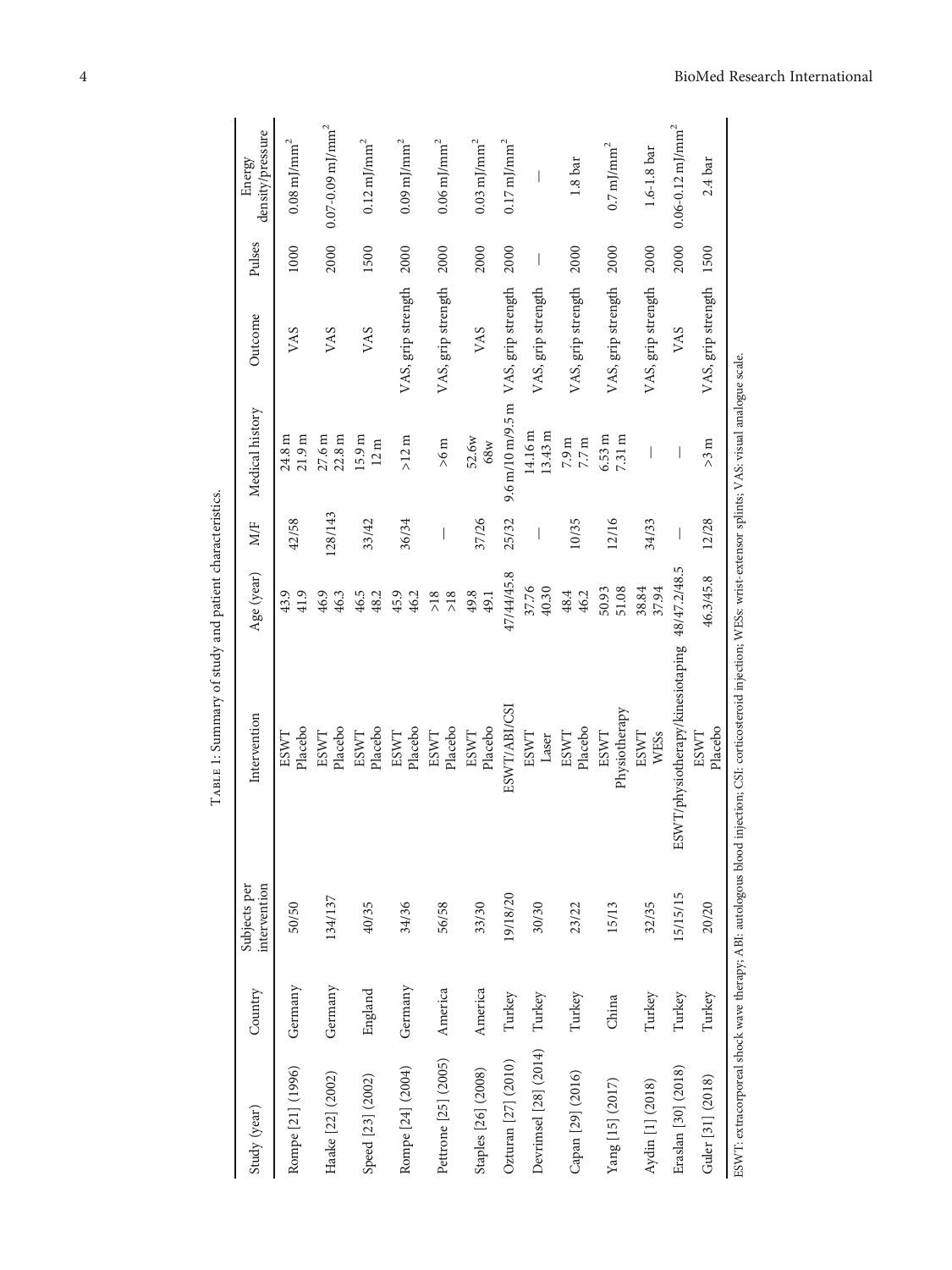<span id="page-4-0"></span>

| Yang 2017 | Staples 2008 | Speed 2002    | Rompe 2004 | Rompe 1996    | Pettrone 2005 | Ozturan 2010  | Haake 2002 | Guler 2018    | Eraslan 2018  | Devrimsel 2014 | Capan 2016 | Aydin 2018 |                                                           |
|-----------|--------------|---------------|------------|---------------|---------------|---------------|------------|---------------|---------------|----------------|------------|------------|-----------------------------------------------------------|
|           |              | $+$           |            | $^{+}$        |               |               | $\ddot{}$  | $\pm$         | $^{+}$        | $\ddot{}$      |            |            | Random sequence generation (selection bias)               |
|           | $+$          | $+$           |            | $\ddot{}$     |               | $\ddot{\sim}$ | $+$        | $+$           | $\ddot{\sim}$ | $^{+}$         | $+$        |            | Allocation concealment (selection bias)                   |
|           |              | $+$           |            | $\ddot{\sim}$ |               | $\sim$        | $^{+}$     | $+$           | $\ddot{\sim}$ | $\ddot{\sim}$  | $\ddot{}$  |            | Blinding of participants and personnel (performance bias) |
|           |              | $+$           |            | $\ddot{\sim}$ |               | $\ddot{\sim}$ | $+$        | $+$           | $\ddot{\sim}$ | $\ddot{\sim}$  |            |            | Blinding of outcome assessment (detection bias)           |
|           |              | $+$           |            | $\ddot{}$     |               |               | $\ddot{}$  | $\pm$         |               | 4              |            |            | Incomplete outcome data (attrition bias)                  |
|           | $+$          | $+$           |            | $\ddot{}$     |               | $+$           | $+$        | $+$           |               | $\ddot{}$      | $+$        |            | Selective reporting (reporting bias)                      |
| $-2$      | $\sim$       | $\ddot{\sim}$ | $\sim$     | $\ddot{\sim}$ | $\sim$        | $\sim$        | $\sim$     | $\ddot{\sim}$ | $\ddot{\sim}$ | $\sim$         | $\sim$     | $\sim$     | Other bias                                                |

Figure 2: Risk of bias assessment summary.

|                                                                                                           | <b>ESWT</b> |      |     |            | Control   |     |              | Mean difference               |      |                |          |                    |   |
|-----------------------------------------------------------------------------------------------------------|-------------|------|-----|------------|-----------|-----|--------------|-------------------------------|------|----------------|----------|--------------------|---|
| Study or subgroup                                                                                         | Mean        | SD.  |     | Total Mean | <b>SD</b> |     | Total Weight | IV, random, 95% Cl            |      |                |          | IV, random, 95% Cl |   |
| Aydin 2018                                                                                                | 1.9         | 0.9  | 32  | 1.9        | 1.2       | 35  | 9.4%         | $0.00$ [-0.51, 0.51]          |      |                |          |                    |   |
| Capan 2016                                                                                                | 21          | 22   | 23  | 26         | 2.8       | 22  | 4.1%         | $-0.50$ [ $-1.98$ , 0.98]     |      |                |          |                    |   |
| Devrimsel 2014                                                                                            | 0.66        | 0.66 | 3.0 | 1.36       | 0.85      | 30  | 10.1%        | $-0.70$ [ $-1.09$ , $-0.31$ ] |      |                | --       |                    |   |
| Eraslan 2018a                                                                                             | 0.7         | 1.1  | 15  | 1.2        | 1.6       | 15  | 6.4%         | $-0.50$ [ $-1.48$ , 0.48]     |      |                |          |                    |   |
| Eraslan 2018b                                                                                             | 0.7         | 1.1  | 15  | 0.1        | 0.5       | 15  | 8.7%         | $0.60$ [-0.01, 1.21]          |      |                |          |                    |   |
| Guler 2018                                                                                                | 4.3         | 2.1  | 20  | 5.3        | 1.8       | 20  | 5.2%         | $-1.00$ [ $-2.21$ , 0.21]     |      |                |          |                    |   |
| Haake 2002                                                                                                | 0.8         | 1.7  | 105 | 1          | 1.8       | 101 | 9.5%         | $-0.20$ [ $-0.68$ , 0.28]     |      |                |          |                    |   |
| Ozturan 2010                                                                                              | 2.1         | 1.41 | 20  | 2.33       | 1.18      | 20  | 7.4%         | $-0.23$ [ $-1.04$ , 0.58]     |      |                |          |                    |   |
| Pettrone 2005                                                                                             | 3.76        | 2.87 | 56  | 5.13       | 2.97      | 58  | 5.9%         | $-1.37$ [ $-2.44$ , $-0.30$ ] |      |                |          |                    |   |
| Rompe 1996                                                                                                | 1.19        | 1.47 | 50  | 3.33       | 2.2       | 50  | 7.9%         | $-2.14$ [ $-2.87$ , $-1.41$ ] |      |                |          |                    |   |
| Rompe 2004                                                                                                | 3.1         | 2.4  | 31  | 4.3        | 2.3       | 33  | 5.5%         | $-1.20$ [ $-2.35$ , $-0.05$ ] |      |                |          |                    |   |
| Speed 2002                                                                                                | 4.79        | 3.14 | 38  | 5.15       | 3.24      | 33  | 4.1%         | $-0.36$ [ $-1.85$ , 1.13]     |      |                |          |                    |   |
| Staples 2008                                                                                              | 3.17        | 0.65 | 28  | 4.07       | 0.59      | 27  | 10.4%        | $-0.90$ [ $-1.23$ , $-0.57$ ] |      |                | --       |                    |   |
| Yang 2017                                                                                                 | 2           | 1.36 | 15  | 3.77       | 1.79      | 13  | 5.3%         | $-1.77$ [ $-2.96$ , $-0.58$ ] |      |                |          |                    |   |
| Total (95% Cl)                                                                                            |             |      | 478 |            |           | 472 | 100.0%       | $-0.68$ [ $-1.06$ , $-0.30$ ] |      |                |          |                    |   |
| Heterogeneity: Tau <sup>2</sup> = 0.33; Chi <sup>2</sup> = 51.40, df = 13 ( $P < 0.00001$ ); $I^2 = 75\%$ |             |      |     |            |           |     |              |                               |      |                |          |                    |   |
| Test for overall effect: $Z = 3.51$ ( $P = 0.0004$ )                                                      |             |      |     |            |           |     |              |                               | $-4$ | $-2$           | $\Omega$ | 2                  | 4 |
|                                                                                                           |             |      |     |            |           |     |              |                               |      | Favours [ESWT] |          | Favours [control]  |   |

Figure 3: Forest plot of differences in visual analogue score between ESWT and control groups.

|                                                                               | <b>ESWT</b> |          |     | Control |          |      | Mean difference |                                 |       |                | Mean difference |                    |    |
|-------------------------------------------------------------------------------|-------------|----------|-----|---------|----------|------|-----------------|---------------------------------|-------|----------------|-----------------|--------------------|----|
| Study or subgroup                                                             | Mean        | SD Total |     | Mean    | SD.      |      |                 | Total Weight IV, random, 95% Cl |       |                |                 | IV, random, 95% Cl |    |
| Aydin 2018                                                                    | 26.9        | 13       | 32  | 26.5    | 11.7     | 35   | 2.6%            | $0.40$ [-5.54, 6.34]            |       |                |                 |                    |    |
| Capan 2016                                                                    | 17.3        | 10.33 23 |     | 12.18   | 6.01     | 22   | 3.9%            | 5.12 [0.21, 10.03]              |       |                |                 |                    |    |
| Devrimsel 2014                                                                | 28.83       | 1.64 30  |     | 25.43   | 2.67     | 30   | 74.4%           | 3.40 [2.28, 4.52]               |       |                |                 |                    |    |
| Guler 2018                                                                    | 52.1        | 19.2 20  |     | 49.4    | 16.07    | 20   | 0.8%            | $2.70$ [-8.27, 13.67]           |       |                |                 |                    |    |
| Ozturan 2010                                                                  | 39.6        | 4.72 20  |     | 37.3    | 5.83     | 20   | 8.7%            | $2.30$ [-0.99, 5.59]            |       |                |                 |                    |    |
| Pettrone 2005                                                                 | 39.5        | 4.54 56  |     | 36.96   | 14.74 58 |      | 5.9%            | $2.54$ [-1.44, 6.52]            |       |                |                 |                    |    |
| Rompe 2004                                                                    | 58.02       | 16.27 31 |     | 52.12   | 12.5     | - 33 | 1.8%            | $5.90$ [-1.24, 13.04]           |       |                |                 |                    |    |
| Yang 2017                                                                     | 31.2        | 10.35 15 |     | 23.69   | 8.68     | - 13 | 1.9%            | 7.51 [0.46, 14.56]              |       |                |                 |                    |    |
| Total (95% Cl)                                                                |             |          | 227 |         |          | 231  | 100.0%          | 3.36 [2.39, 4.22]               |       |                |                 |                    |    |
| Heterogeneity: Chi <sup>2</sup> = 3.85 df = 7 ( <i>P</i> < 0.80); $I^2 = 0\%$ |             |          |     |         |          |      |                 |                                 |       | $-5$           |                 |                    |    |
| Test for overall effect: $Z = 6.81$ ( $P = 0.00001$ )                         |             |          |     |         |          |      |                 |                                 | $-10$ | Favours [ESWT] |                 | Favours [control]  | 10 |

Figure 4: Forest plot of grip strength differences between ESWT and control groups.

tennis elbow receiving no conservative treatment for the previous 6 months or more. They found significant alleviation of pain and improvement of function in the ESWT group, with good or excellent outcome in 48% and acceptable results in 42% at the final review compared to only 6% and 24%, respectively, in the placebo group [[24](#page-7-0)]. Pettrone and McCall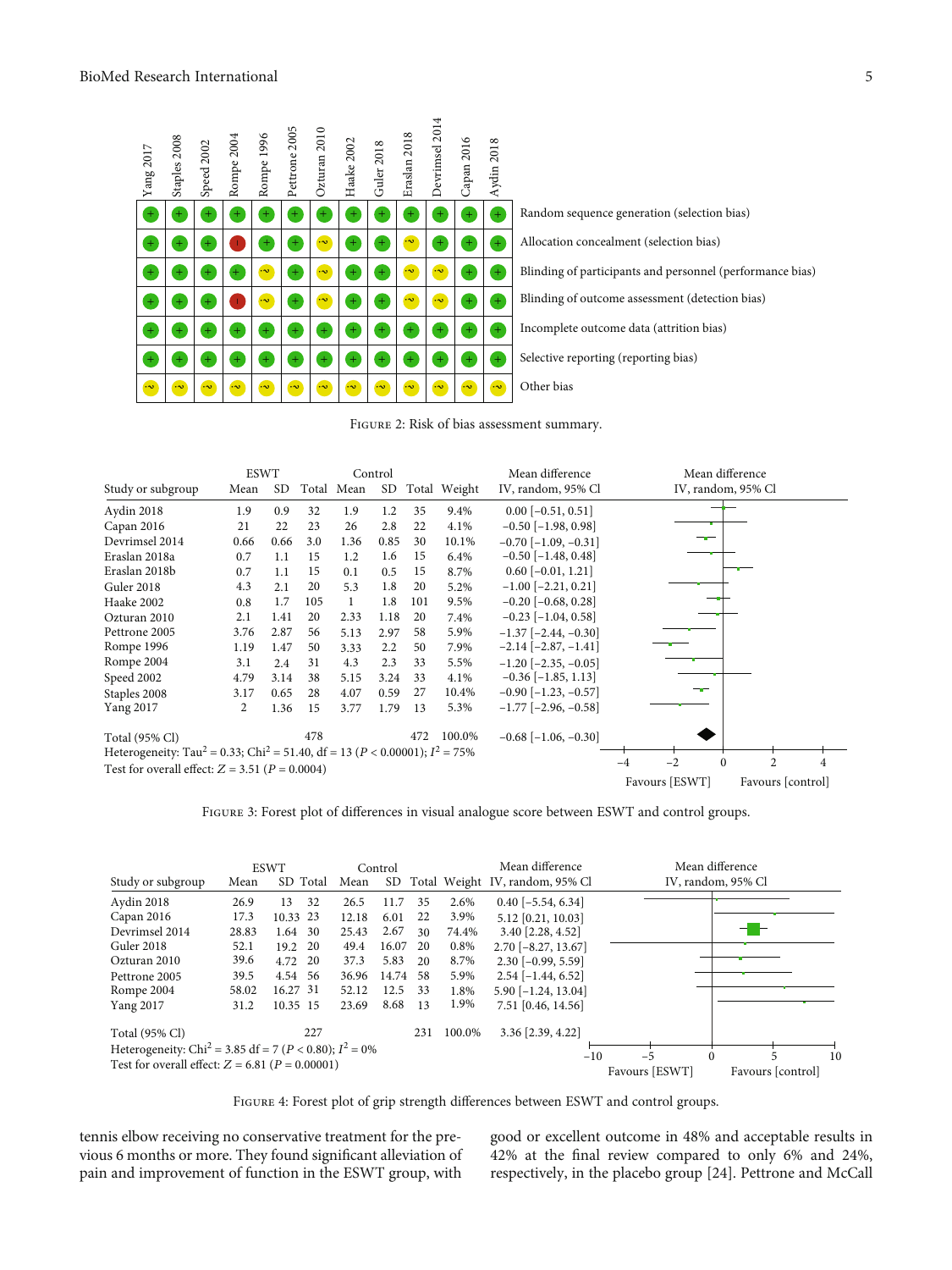<span id="page-5-0"></span>

FIGURE 5: Funnel plot of Begg's test for VAS publication bias (WMD, weighted mean difference).



Figure 6: Egger's publication bias plot for the VAS.

[\[25](#page-7-0)] examined the therapeutic effect of ESWT on tennis elbow patients who had experienced at least two conservative treatment failures in a multicenter, randomized, placebocontrolled study. The results showed significant improvements in pain score, functional activity score, specific activity evaluations, and overall evaluations of disease state in the ESWT group compared to the control group. Therefore, ESWT may be a good choice for tennis elbow when conventional treatments are ineffective. Similarly, Devrimsel et al. [\[28](#page-7-0)] reported that ESWT was significantly better than laser therapy for LE treatment, and Vulpiani et al. [[34](#page-7-0)] found that ESWT was superior to cryoultrasound at 6 months and 1 year posttreatment according to VAS scores and patient satisfaction ratings.

However, not all studies have found clear evidence for the superiority of ESWT over other treatments or placebo. A multicenter, randomized, placebo-controlled single-blind study by Haake et al. found that ESWT under local anesthesia was no more effective than placebo at 12 weeks (25.8% vs. 25.4% success rates) [[22](#page-7-0)]. Similarly, Lee et al. [[35](#page-7-0)] found that ESWT was no more effective than corticosteroid injection for newly diagnosed LE and medical epicondylitis immediately

after treatment and at 8-week follow-up. However, longer term follow-up may reveal differences not observed in the early posttreatment stage. Ozturan et al. [[27](#page-7-0)] compared clinical outcomes over 52 weeks among patients with >6 months disease history receiving ESWT, autologous blood injection, or corticosteroid. Evaluations using VAS and grip strength revealed superior outcomes in the corticosteroid group at 4 weeks, while at 52 weeks, the success rate of corticosteroid injection (50%) was substantially lower than autologous blood injection (83%) and ESWT (89%). Eraslan et al. [[30\]](#page-7-0) and Aydin and Atic [\[1](#page-6-0)] drew similar conclusions. Thus, ESWT appears to demonstrate greater long-term efficacy than corticosteroid injection.

These disparate outcomes may be explained by methodological differences among studies, including the number of ESWT pulses delivered, pulse frequency, duration of application, follow-up duration, treatment interval, specific devices used, and evaluation methods. Nonetheless, as there is still controversy regarding the efficacy of ESWT for LE, we conducted this meta-analysis of good quality standardized, prospective, randomized, single- or double-blind studies evaluating ESWT using pain VAS and grip strength as outcome measures. Indeed, pooled results revealed that most LE patients reported better and faster pain reduction and demonstrated superior long-term grip strength improvement after ESWT compared to other therapies.

At present, the mechanisms of shock wave therapy for tennis elbow are not completely clear. Yang et al. [[15](#page-7-0)] found that cracks in the extensor tendon were significantly reduced and that muscle tendon cracks were undetectable in all shock wave group patients according to 2D ultrasonic examination before studying the knot bundle. They speculated that ESWT can induce fibroblast reactions that gradually heal cracks in the extensor tendon. In addition, shock wave has been shown to induce angiogenesis by stimulating proangiogenic factors, thereby increasing blood flow, promoting regeneration of tissues, and reducing pain [\[36, 37\]](#page-7-0). These waves dissipate energy at the interface of 2 substances (tissues) with different acoustic impedance values, such as the bone−tendon interface, resulting in the release of kinetic energy that can trigger tissue reparative processes. In addition, it has been hypothesized that ESWT works by stimulating nerve fibers to produce analgesia and that disruption of the tendon tissue may induce healing. Other studies have shown that shock waves can reduce the expression of calcitonin-related peptide in dorsal root ganglia, thus relieving pain [[38](#page-7-0)].

The following limitations of this meta-analysis should be acknowledged. First, shock wave instruments differed among studies, which may have contributed to the variation in outcome measures. Second, there have been relatively few studies on the optimal therapeutic shock wave protocol for tennis elbow, which likely contributed to the variable efficacy reported in the included studies. Third, we included RCTs from different countries and with different diagnostic criteria, which also introduced substantial clinical heterogeneity. Fourth, almost half of the studies included were conducted in one smaller country, Turkey, which may reduce the generalizability of our conclusions. Nonetheless, included studies were also conducted in America, Europe, and Asia.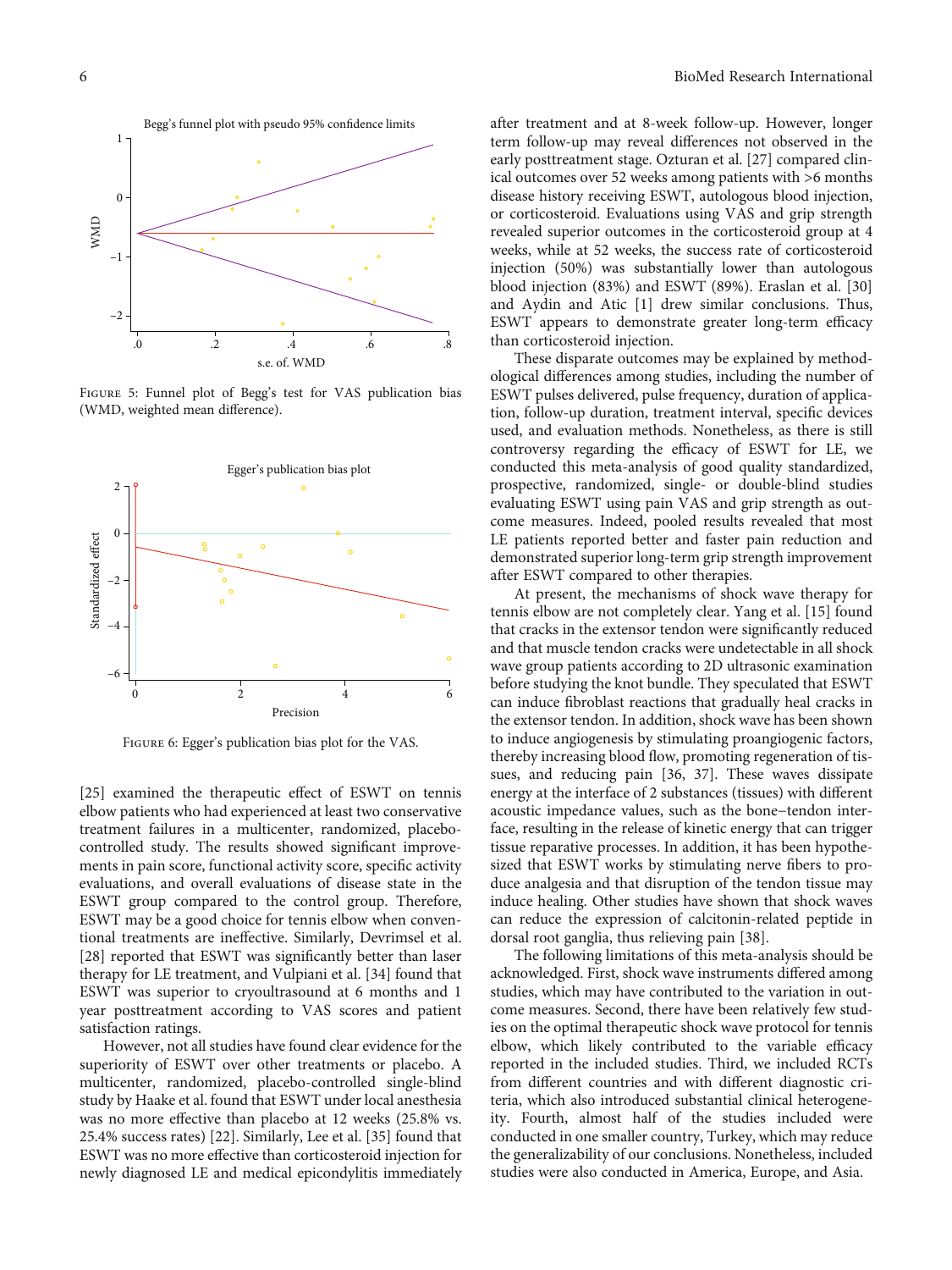<span id="page-6-0"></span>

Figure 7: Sensitivity analysis of VAS.

In conclusion, based on the existing clinical evidence, extracorporeal shock wave therapy can effectively relieve the pain and functional impairment (loss of grip strength) caused by tennis elbow, with better overall safety than several other methods, especially corticosteroid injection. For patients unresponsive to conventional treatment methods, clinicians should consider shock wave therapy as a possible alternative to reduce pain and medical expenses associated with more invasive therapy. Although it is still necessary to identify the mechanisms of ESWT and the optimal application parameters, there is compelling evidence that ESWT can be used as a conventional noninvasive alternative for treating tennis elbow. Additional high-quality RCTs are required to verify and supplement these conclusions.

#### Conflicts of Interest

The authors declare that they have no conflicts of interest.

#### Authors' Contributions

Gaowen Yao and Xiao Chen designed and conducted the research; Xiao Chen and Jing Chen searched the database; Yanji Duan and Jing Chen collected and analyzed the data; Gaowen Yao and Xiao Chen wrote the draft; all authors read, reviewed, and approved the final manuscript. Gaowen Yao and Jing Chen are the co-first authors. The guarantors of this article are Gaowen Yao and Xiao Chen.

#### References

- [1] A. Aydin and R. Atic, "Comparison of extracorporeal shockwave therapy and wrist-extensor splint application in the treatment of lateral epicondylitis: a prospective randomized controlled study," Journal of Pain Research, vol. 11, pp. 1459–1467, 2018.
- [2] R. P. Nirschl and F. A. Pettrone, "Tennis elbow. The surgical treatment of lateral epicondylitis," The Journal of Bone and Joint Surgery-American Volume, vol. 61, no. 6A, pp. 832–839, 1979.
- [3] R. Trentini, T. Mangano, I. Repetto et al., "Short- to mid-term follow-up effectiveness of US-guided focal extracorporeal

shock wave therapy in the treatment of elbow lateral epicondylitis," Musculoskeletal Surgery, vol. 99, no. S1, pp. 91–97, 2015.

- [4] R. Shiri, E. Viikari-Juntura, H. Varonen, and M. Heliövaara, "Prevalence and determinants of lateral and medial epicondylitis: a population study," American Journal of Epidemiology, vol. 164, no. 11, pp. 1065–1074, 2006.
- [5] G. W. Johnson, K. Cadwallader, S. B. Scheffel, and T. D. Epperly, "Treatment of lateral epicondylitis," American Family Physician, vol. 76, no. 6, pp. 843–848, 2007.
- [6] R. Gündüz, F. Ü. Malas, P. Borman, S. Kocaoğlu, and L. Özçakar, "Physical therapy, corticosteroid injection, and extracorporeal shock wave treatment in lateral epicondylitis," Clinical Rheumatology, vol. 31, no. 5, pp. 807–812, 2012.
- [7] S. F. Kane, J. H. Lynch, and J. C. Taylor, "Evaluation of elbow pain in adults," American Family Physician, vol. 89, no. 8, pp. 649–657, 2014.
- [8] L. Bisset, A. Paungmali, B. Vicenzino, and E. Beller, "A systematic review and meta-analysis of clinical trials on physical interventions for lateral epicondylalgia," British Journal of Sports Medicine, vol. 39, no. 7, pp. 411–422, 2005.
- [9] Z. Ahmad, N. Siddiqui, S. S. Malik, M. Abdus-Samee, G. Tytherleigh-Strong, and N. Rushton, "Lateral epicondylitis: A review of pathology and management," The Bone & Joint Journal, vol. 95-B, no. 9, pp. 1158–1164, 2013.
- [10] H. Labelle, R. Guibert, J. Joncas, N. Newman, M. Fallaha, and C. H. Rivard, "Lack of scientific evidence for the treatment of lateral epicondylitis of the elbow. An attempted meta-analysis," The Journal of Bone and Joint Surgery-British Volume, vol. 74-B, no. 5, pp. 646–651, 1992.
- [11] J. D. Rompe and N. Maffulli, "Repetitive shock wave therapy for lateral elbow tendinopathy (tennis elbow): a systematic and qualitative analysis," British Medical Bulletin, vol. 83, pp. 355–378, 2007.
- [12] L. S. Chesterton, A. M. Lewis, J. Sim et al., "Transcutaneous electrical nerve stimulation as adjunct to primary care management for tennis elbow: pragmatic randomised controlled trial (TATE trial)," BMJ, vol. 347, article f5160, 2013.
- [13] L. Bisset, E. Beller, G. Jull, P. Brooks, R. Darnell, and B. Vicenzino, "Mobilisation with movement and exercise, corticosteroid injection, or wait and see for tennis elbow: randomised trial," BMJ, vol. 333, no. 7575, pp. 939–941, 2006.